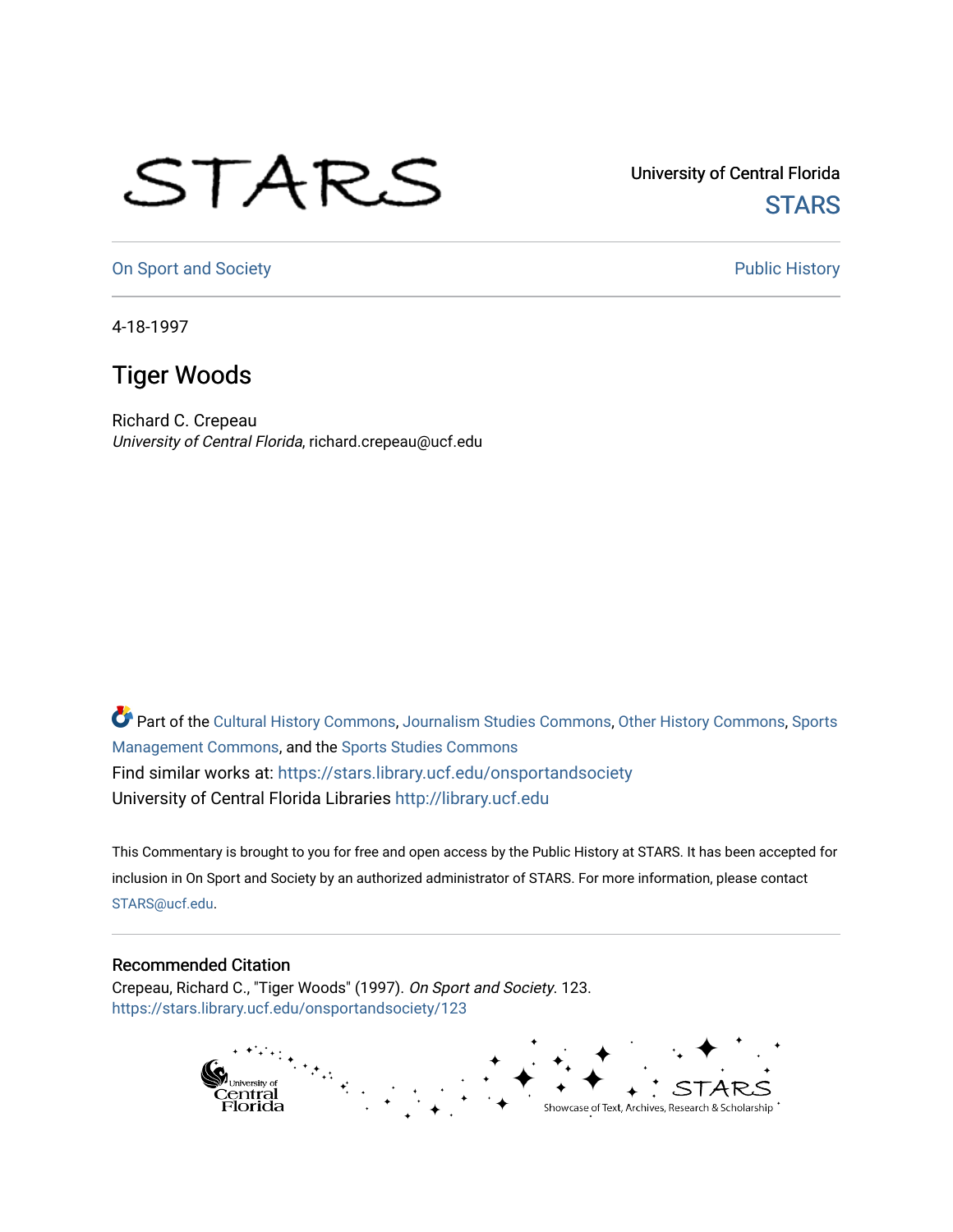## SPORT AND SOCIETY FOR H-ARETE APRIL 18, 1997

There is a character in Thomas Klise's 1974 novel, The Last Western, whose name is Willie. The young man was born in New Mexico, became a baseball pitcher with a supernatural pitch, and was of multi-racial origin. As he developed his athletic skills he quickly achieved perfection, which vaulted him into the public limelight and superstardom. Shortly the public tired of his perfection, being bored by it. He was cynically manipulated by greedy sports owners and ultimately the public turned on him.

Tida Woods, the mother of the new golf superstar, says that Tiger "has African, Chinese, Thai, American Indian, and European blood. He is the universal child." When she took Tiger's astrological charts to Buddhist monks in L.A. and Bangkok, they told Tida that her son has "wondrous powers." He too is manipulated by the new greed embodied in Phil Knight and Nike, and that too could be his downfall.

The parallels may end there, but I was struck by the similarity this weekend as life seemed to imitate art.

Who could go through this past weekend without having sensed that the sport of golf was passing through a historic moment both on and off the course? On the fabled fairways and greens of Augusta a twenty-one year old golfer was redefining the game as played at the Masters. The course which has inflicted so much pain on so many over the years, was humbled by this young man who has been a professional for less than a year. Like Jack Nicklaus before him, he has taken the game of golf to another level.

It was the largest margin of victory in the history of the Masters, the lowest score, the best middle thirty-six holes, the best opening and closing fifty-four holes, the most under par on the back nine-16, the most three's in a Masters-26, and Tiger Woods is the youngest champion to win a Masters or any of the majors. He has people seriously talking about a grand slam possibility.

If all of that were not enough, because of the peculiarities of racial definition in America where if you look black you are black, Woods is the first black to win a Masters and win a major; this on a course where until six years ago there were no black members. For many at Augusta National this must have been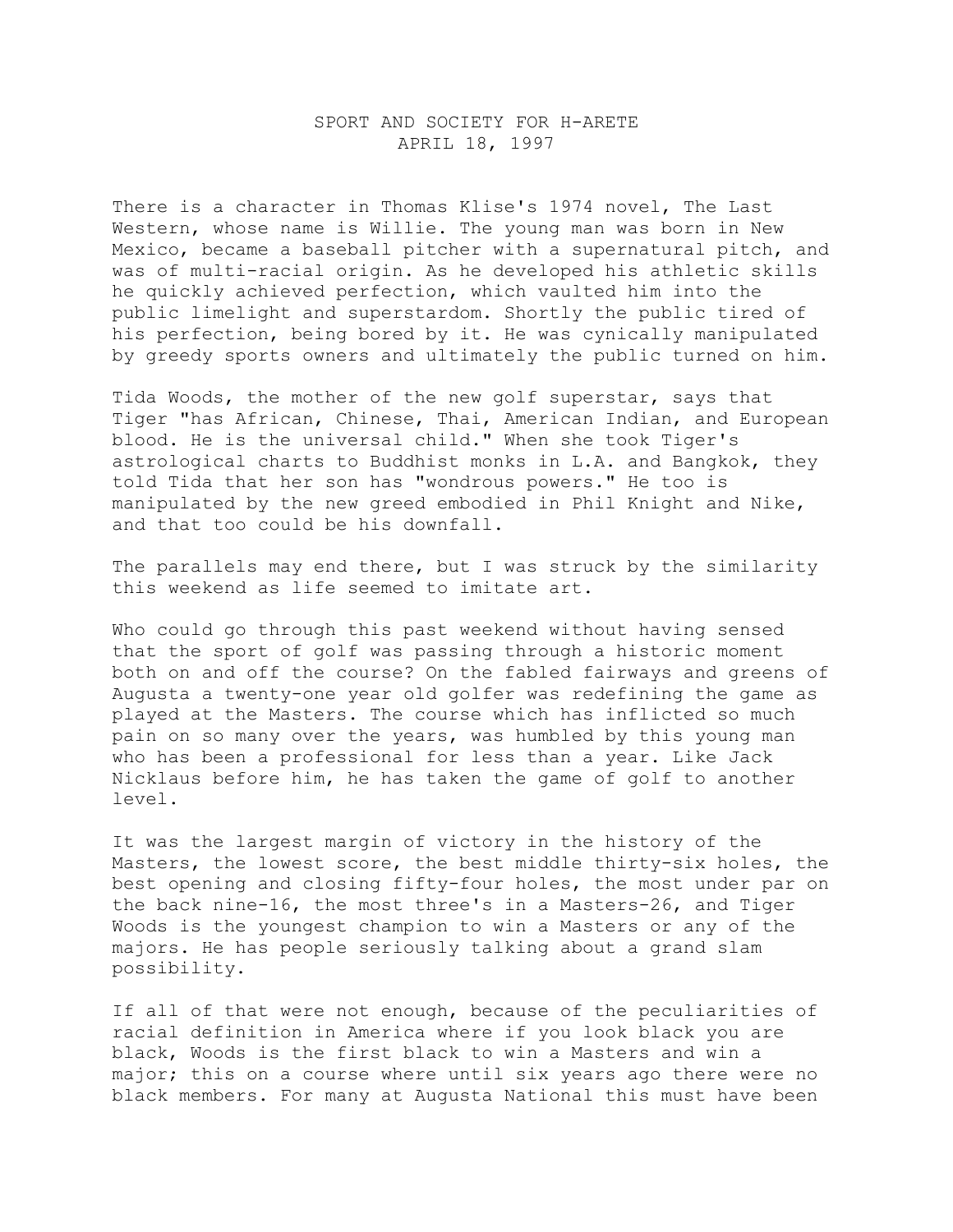a week in which the mint juleps lost some of their jolt, and the artificially colored water looked less blue. Some no doubt took the lack of dogwoods and azaleas at this tournament as a sign, in this region where nature speaks to man in many manifestations. The blossoms came a bit early this spring, except in the case of Tiger Woods who blossomed just at the right moment.

If Tiger Woods had achieved this victory at such a young age it would have been considered remarkable, if he had done so with such a dominant game it would have been considered remarkable, and if he had won this tournament as an African-American it would have been considered remarkable. That he did all three gave this event a power over and above any of those singularly, the total being greater than the sum of its parts.

But still there is more. Tiger Woods not only became the first African-American to win at Augusta, to win a Masters, but did it two days before the fiftieth anniversary celebration of Jackie Robinson's entrance onto the stage of major league baseball. It was good to hear Woods speak of the significance of Robinson's effort for himself and all black athletes, and to hear him thank the pioneering black golfers like Charlie Sifford who never was allowed to play Augusta, and Lee Elder who was the first black to play there.

It was less encouraging when many commentators and writers made the claim that Tiger Woods' achievement at Augusta was comparable to Jackie Robinson's achievement in 1947. A lack of historical perspective, combined with the hyperbolic tendencies of sports writers, no doubt led to such comments along with the coincidental timing of Woods' fete.

Make no mistake, there is no comparison. What Robinson did was much more impressive and significant. Jackie Robinson cracked a major racial barrier, he was subjected to pressures and abuse not experienced by Woods, and he lived in a society which constantly made demands on his dignity as a human being, on his very humanity.

No doubt Tiger Woods has experienced racial insults and physical threats, including death, and no doubt those will increase with his notoriety. However it is not likely that Woods will ever endure the pain and loneliness that Robinson endured especially in those first two years.